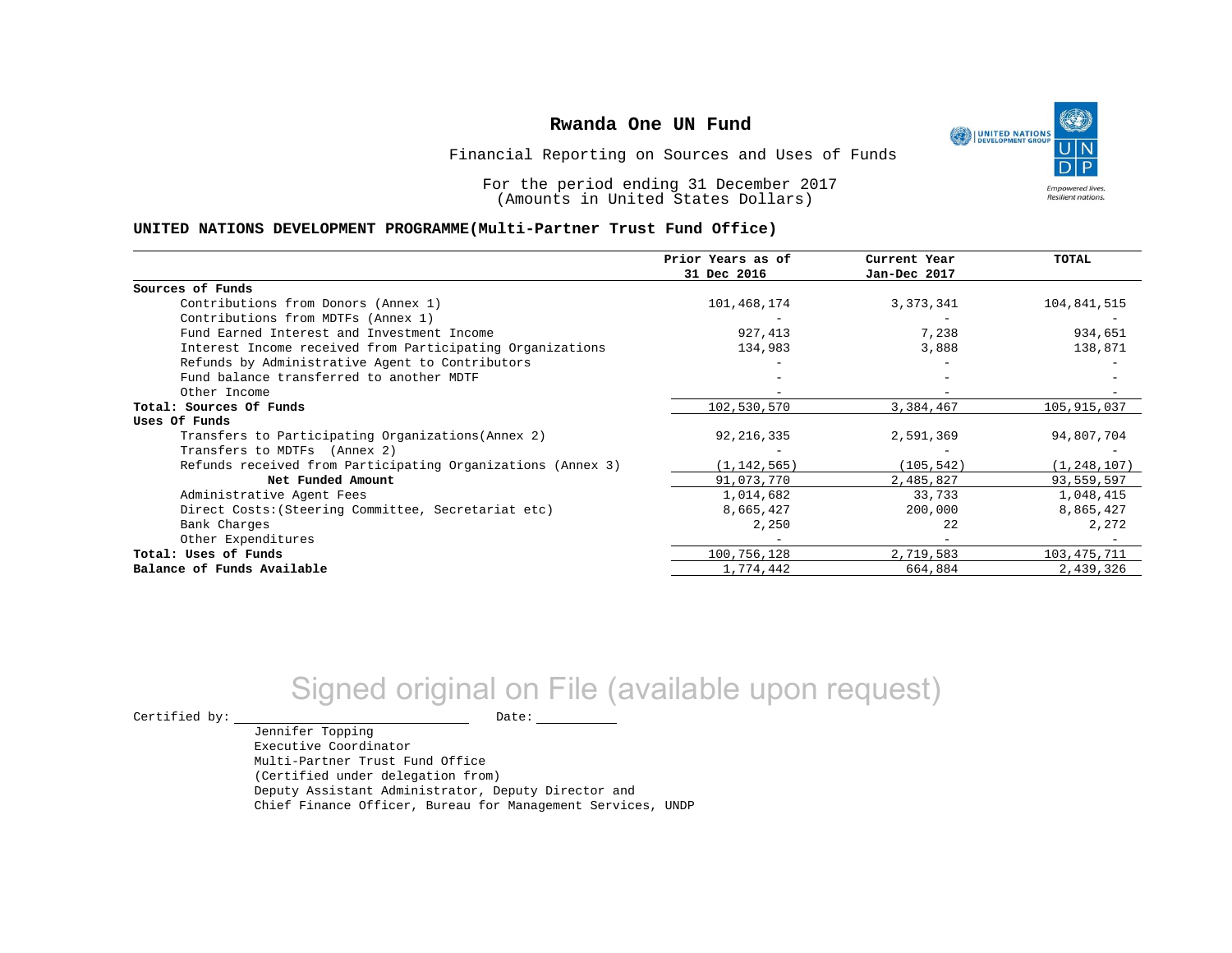

Financial Reporting on Sources and Uses of Funds

For the period ending 31 December 2017 (Amounts in United States Dollars)

#### **UNITED NATIONS DEVELOPMENT PROGRAMME(Multi-Partner Trust Fund Office)**

**Annex - 1: Contributions**

|                                | Prior Years as of | Current Year             | TOTAL       |
|--------------------------------|-------------------|--------------------------|-------------|
|                                | 31 Dec 2016       | Jan-Dec 2017             |             |
| From Contributors              |                   |                          |             |
| DEPARTMENT FOR INT'L DEVELOPME | 10,499,650        | $\overline{\phantom{m}}$ | 10,499,650  |
| Delivering Results Together    | 2,800,000         | $\overline{\phantom{0}}$ | 2,800,000   |
| Expanded DaO Funding Window    | 41,075,000        | $\overline{\phantom{0}}$ | 41,075,000  |
| GOVERNMENT OF NETHERLANDS      | 9,568,942         | $\overline{\phantom{a}}$ | 9,568,942   |
| GOVERNMENT OF NORWAY           | 3,661,542         | $\overline{\phantom{a}}$ | 3,661,542   |
| GOVERNMENT OF SPAIN            | 6,000,000         | $\overline{\phantom{0}}$ | 6,000,000   |
| GOVERNMENT OF SWEDEN           | 23,674,020        | 1,777,603                | 25,451,623  |
| SWEDISH INT'L DEVELOPMENT COOP | 4,189,020         | 1,595,738                | 5,784,758   |
| Total: Contributions           | 101,468,174       | 3, 373, 341              | 104,841,515 |

# Signed original on File (available upon request)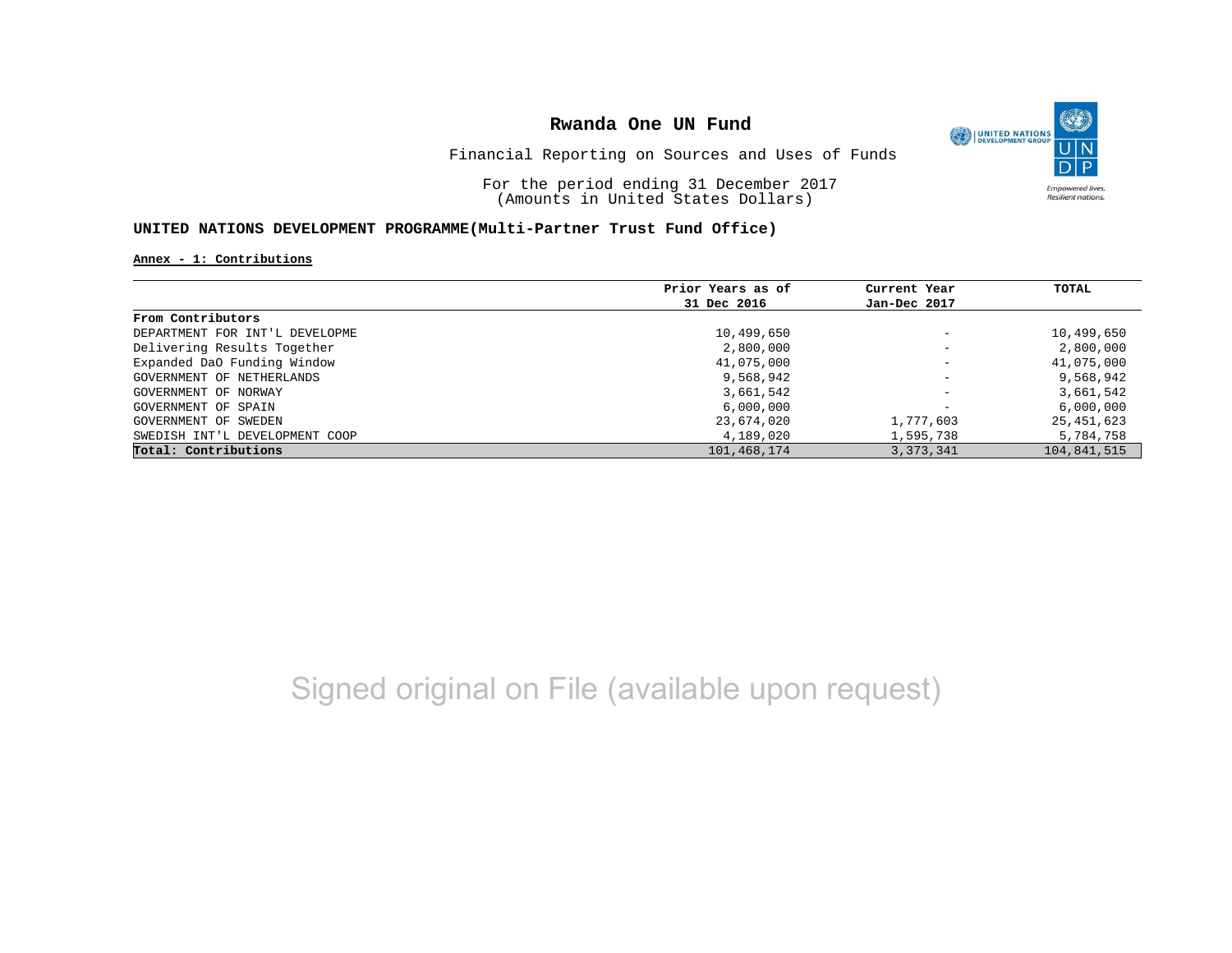

Financial Reporting on Sources and Uses of Funds

For the period ending 31 December 2017 (Amounts in United States Dollars)

### **UNITED NATIONS DEVELOPMENT PROGRAMME(Multi-Partner Trust Fund Office)**

**Annex - 2: Transfers**

|                                | Prior Years as of<br>31 Dec 2016 | Current Year<br>Jan-Dec 2017 | TOTAL       |
|--------------------------------|----------------------------------|------------------------------|-------------|
|                                |                                  |                              |             |
| To Participating Organizations |                                  |                              |             |
| ECA                            | 2,072,144                        | $\overline{\phantom{0}}$     | 2,072,144   |
| FAO                            | 3,974,765                        | 81,004                       | 4,055,770   |
| ILO                            | 2,012,021                        | $\overline{\phantom{0}}$     | 2,012,021   |
| IOM                            | 617,807                          |                              | 617,807     |
| <b>ITC</b>                     | 587,742                          | -                            | 587,742     |
| UNAIDS                         | 1,026,616                        |                              | 1,026,616   |
| UNCDF                          | 314,388                          |                              | 314,388     |
| UNCTAD                         | 1,062,860                        |                              | 1,062,860   |
| UNDP/NGO                       | (4, 149, 686)                    | 4,149,686                    |             |
| UNDP                           | 20,504,285                       | 3,798,018                    | 24,302,302  |
| UNDP (UNV)                     | 182,053                          |                              | 182,053     |
| UNEP                           | 398,282                          |                              | 398,282     |
| UNESCO                         | 1,997,182                        |                              | 1,997,182   |
| UNFPA                          | 12,518,921                       | 4,044,750                    | 16,563,670  |
| UNHABITAT                      | 3,432,083                        | 80,640                       | 3,512,723   |
| <b>UNHCR</b>                   | 4,134,668                        | 1,905,835                    | 6,040,503   |
| UNICEF                         | 11,633,347                       |                              | 11,633,347  |
| UNIDO                          | 3,783,541                        |                              | 3,783,541   |
| <b>UNWOMEN</b>                 | 12,389,195                       | 1,523,527                    | 13,912,722  |
| WFP                            | 5,200,037                        | 197,088                      | 5,397,125   |
| <b>WHO</b>                     | 4,374,035                        |                              | 4,374,035   |
| Total Transfers                | 88,066,285                       | 15,780,548                   | 103,846,832 |

Signed original on File (available upon request)